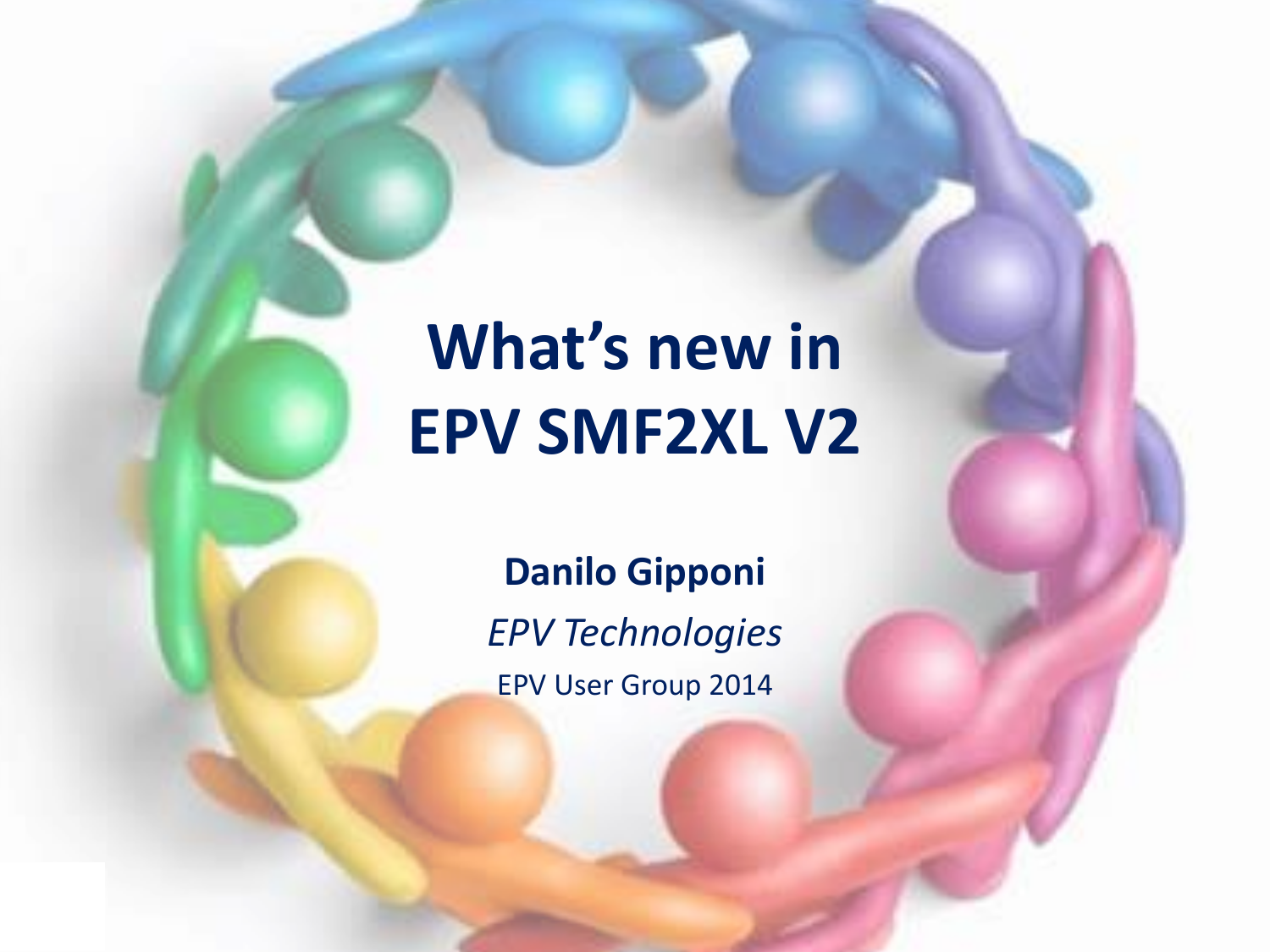#### Disclaimer, copyright and trademarks

#### • Disclaimer:

THE INFORMATION CONTAINED IN THIS PRESENTATION HAS NOT BEEN SUBMITTED TO ANY FORMAL REVIEW AND IS DISTRIBUTED ON AN "AS IS" BASIS WITHOUT ANY WARRANTY EITHER EXPRESS OR IMPLIED. THE USE OF THIS INFORMATION OR THE IMPLEMENTATION OF ANY OF THESE TECHNIQUES IS A USER RESPONSIBILITY AND DEPENDS ON THE USER'S ABILITY TO EVALUATE AND INTEGRATE THEM INTO THE USER'S OPERATIONAL ENVIRONMENT. WHILE EACH ITEM MAY HAVE BEEN REVIEWED FOR ACCURACY IN A SPECIFIC SITUATION, THERE IS NO GUARANTEE THAT THE SAME OR SIMILAR RESULTS WILL BE OBTAINED ELSEWHERE. USERS ATTEMPTING TO ADAPT THESE TECHNIQUES TO THEIR OWN ENVIRONMENTS DO SO AT THEIR OWN RISK.

#### • Copyright Notice:

© EPV Technologies. All rights reserved.

#### • Trademarks:

All the trademarks mentioned here belong to their respective companies.

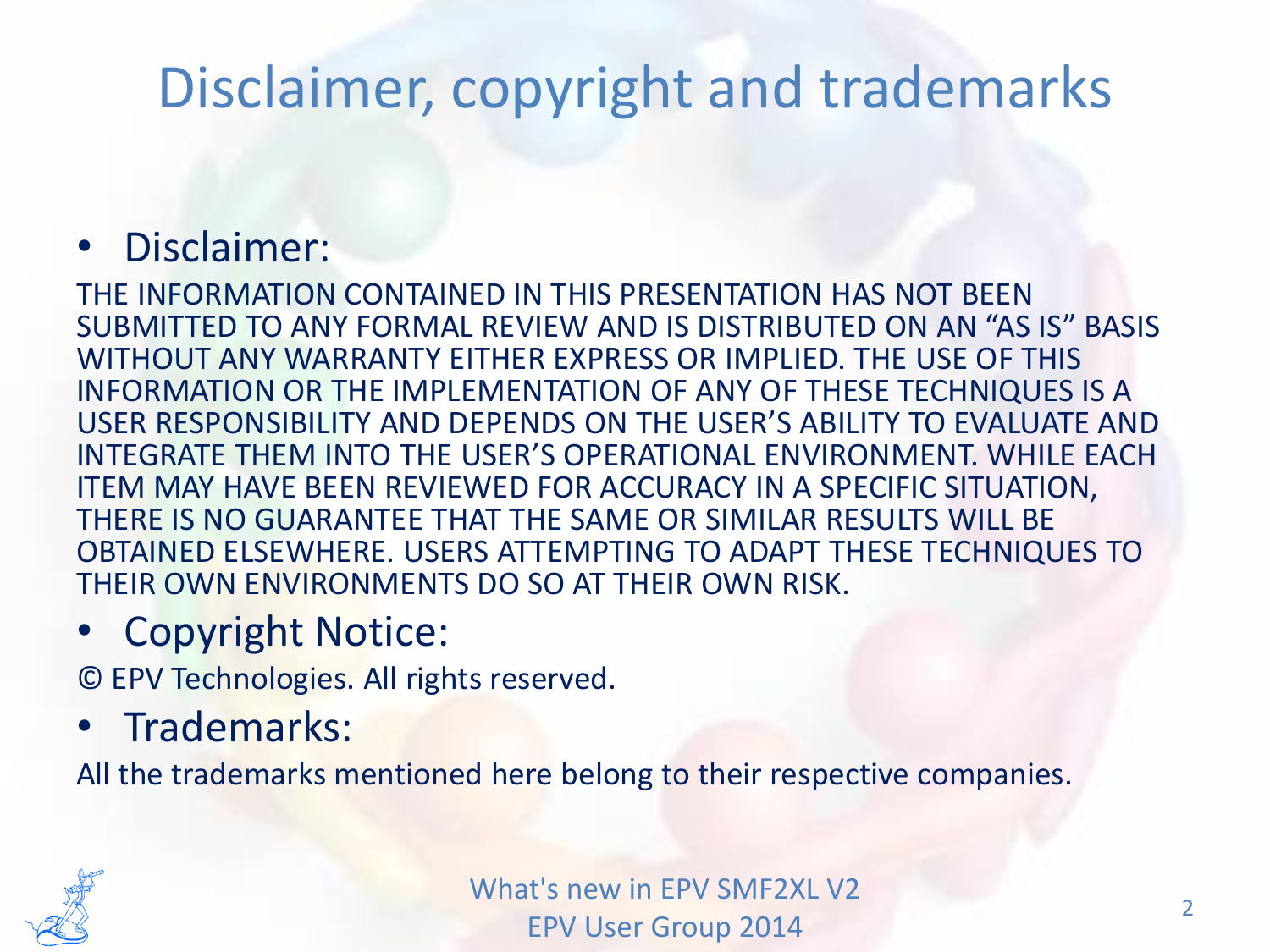#### EPV Technologies

- Since 2003 EPV Technologies has developed and distributes the EPV products suite for Capacity Management
- Products' goal is to control and optimize hardware and software to reduce costs and maintain and often improve service levels
- EPV zParser, EPV SMF2XL, EPV for z/OS, EPV Graph for z/OS, EPV for DB2, EPV for WMQ, EPV for zLINUX, EPV for UNIX, EPV Graph for UNIX, EPV for VMware, EPV for WINDOWS, MyEPV
- Customers in Italy, Belgium, Brazil, France, Germany, Israel, Japan, Luxembourg, Switzerland, UK and USA
- WWW.EPVTECH.COM

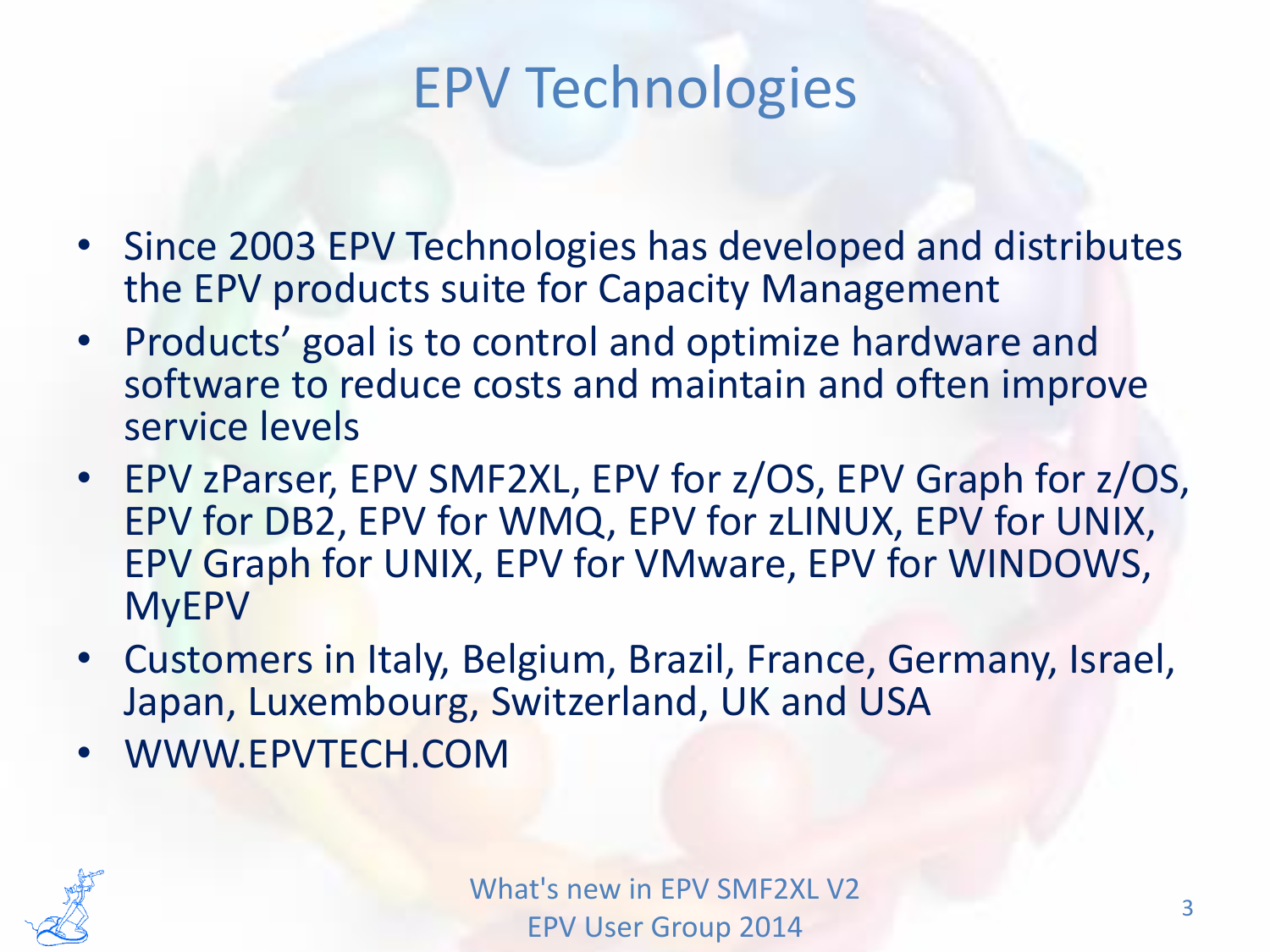#### EPV SMF2XL positioning

- EPV SMF2XL is a personal productivity tool
- The great advantage in comparison with zParser is that no customization at all is required
- When big SMF files need to be analyzed zParser is a better solution

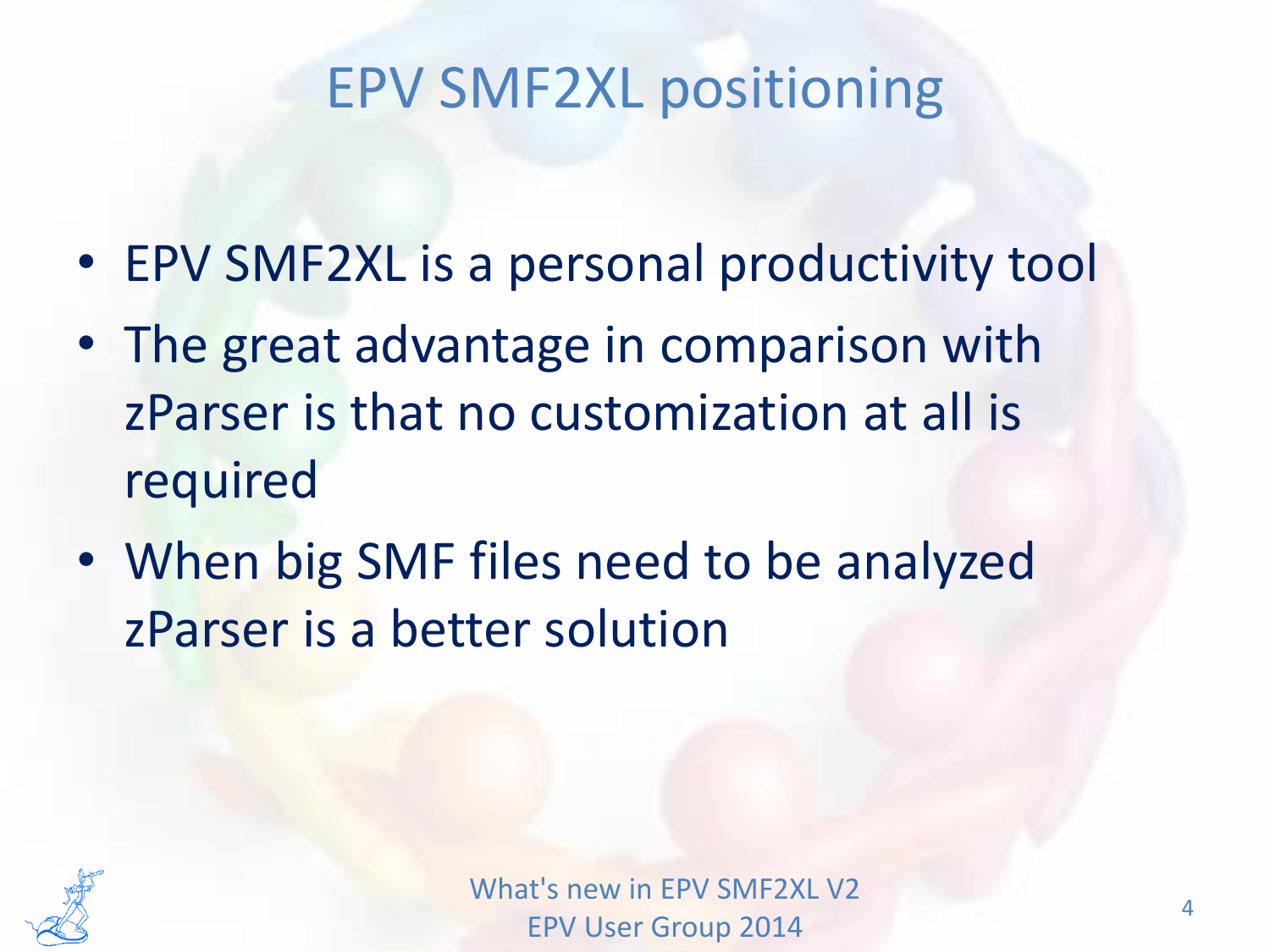## EPV SMF2XL requirements

| Component           | Requirements                                                          |
|---------------------|-----------------------------------------------------------------------|
| Operating<br>System | any Microsoft Windows OS starting from NT                             |
| <b>Hardware</b>     | Any hardware platform supported by the<br>previous operating systems. |
| Processors          | $\overline{2}$                                                        |
| <b>Memory</b>       | 2 Gb RAM                                                              |
| <b>Disk Space</b>   | The space needed depends on the size of the<br>SMF dumps you analyse. |
| Software            | <b>MS Excel</b>                                                       |

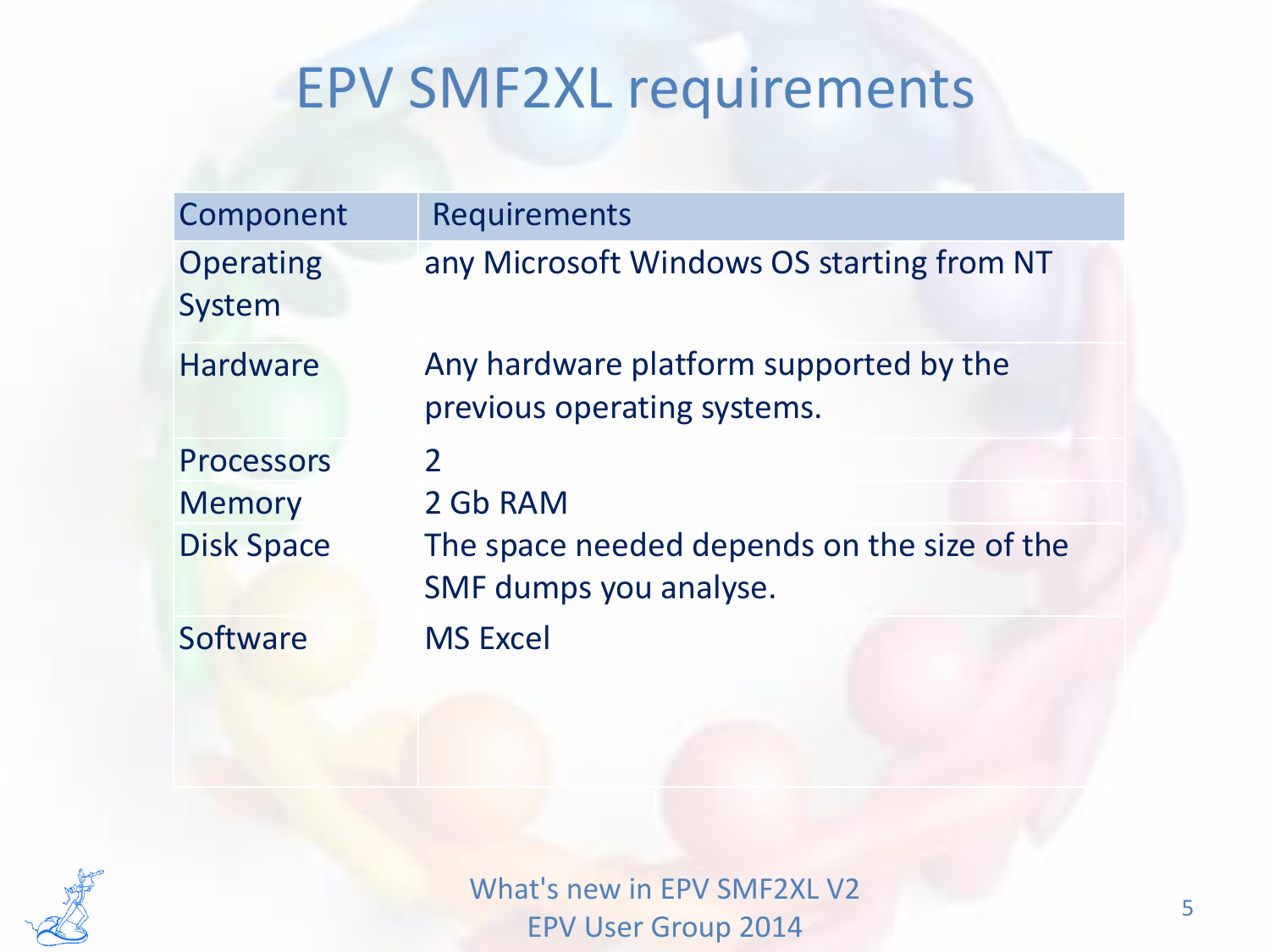# What's new

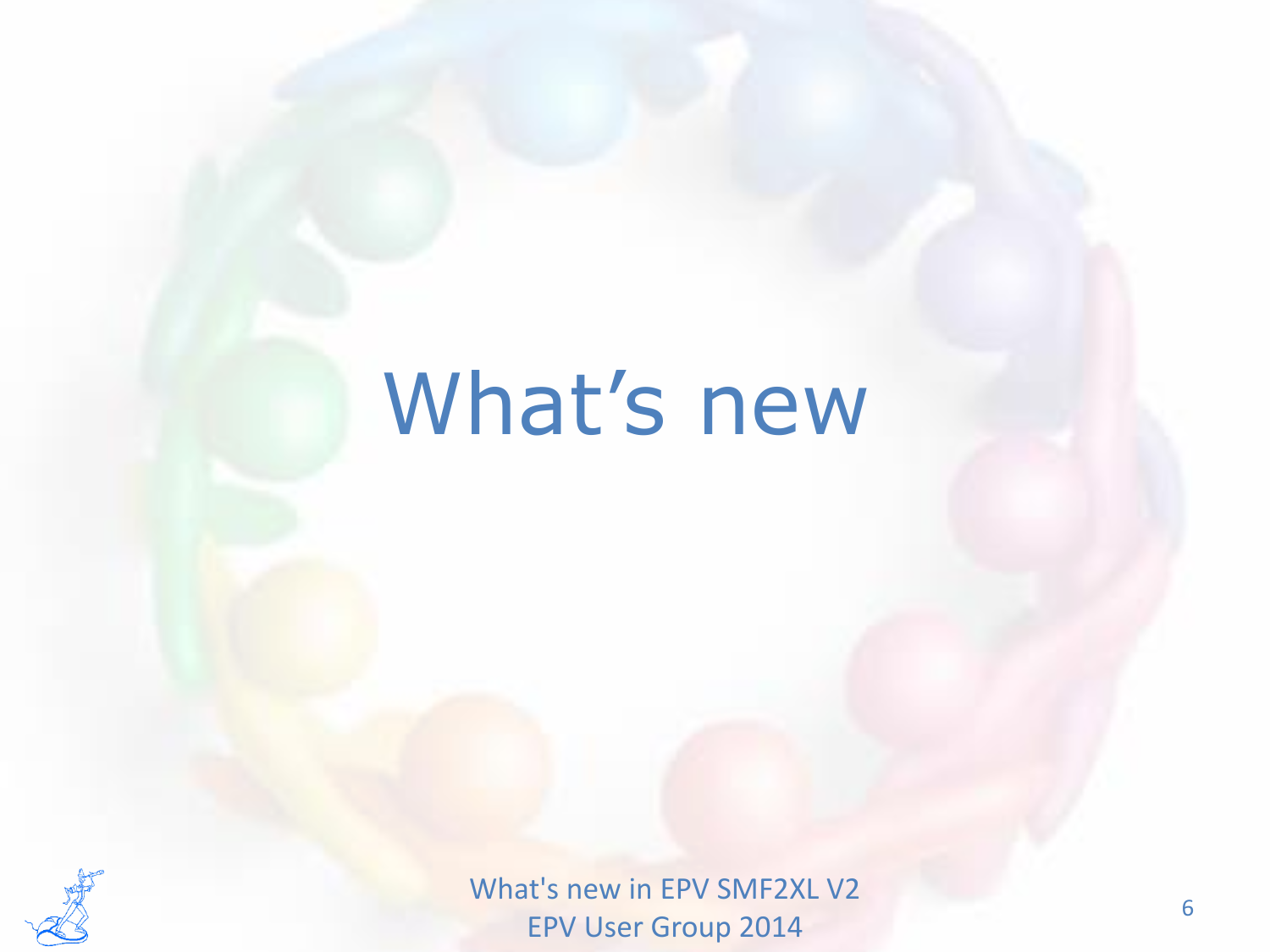#### More record types supported

- All the IBM standard SMF records from 0 to 127
- Additional records supported:
	- CONTROL-D ®
	- OMEGAMON for CICS®
	- BVIR IBM® Virtualization Engine
	- VTCS StorageTek™ Virtual Tape Control System
	- ZCOST®

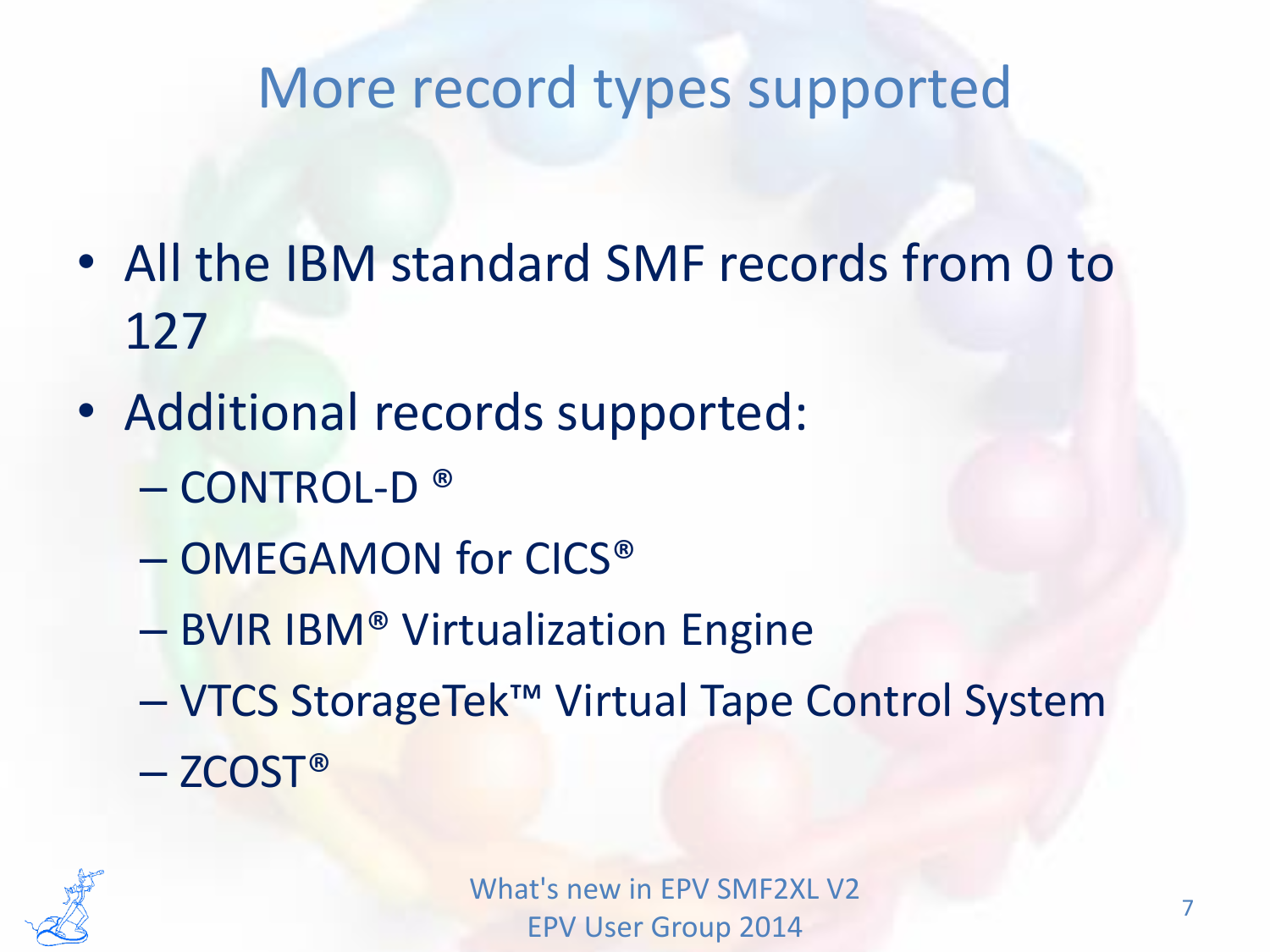#### As for the zParser…

• Additional records can be supported on customer's request, as long as the customer supplies documentation of the record layout and record samples to build and test SMF2XL support.

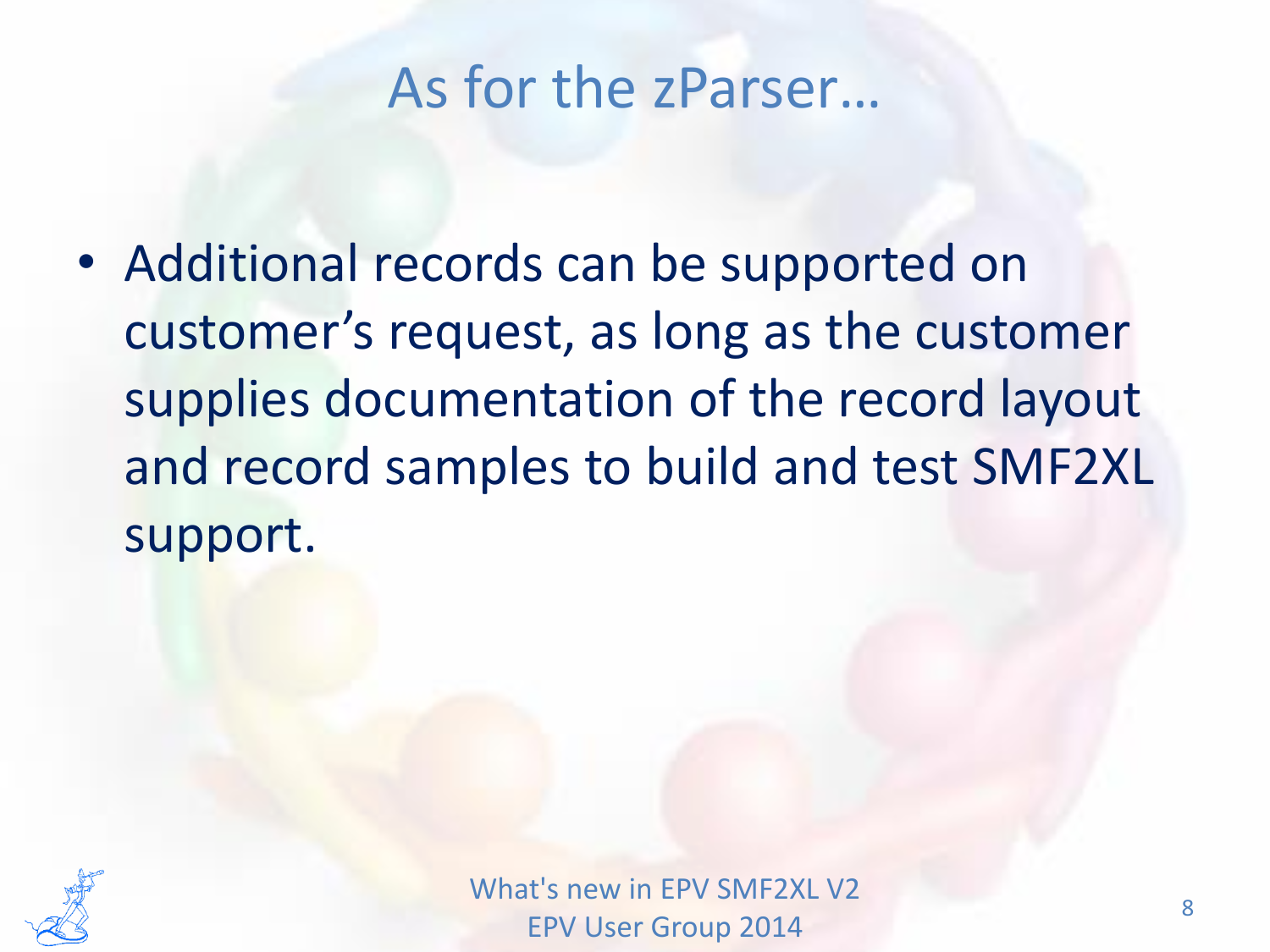#### Added functionalities

- Basic mode ( as in V1 )
- Advanced mode

• The rest of this presentation will discuss Advanced mode functionalities

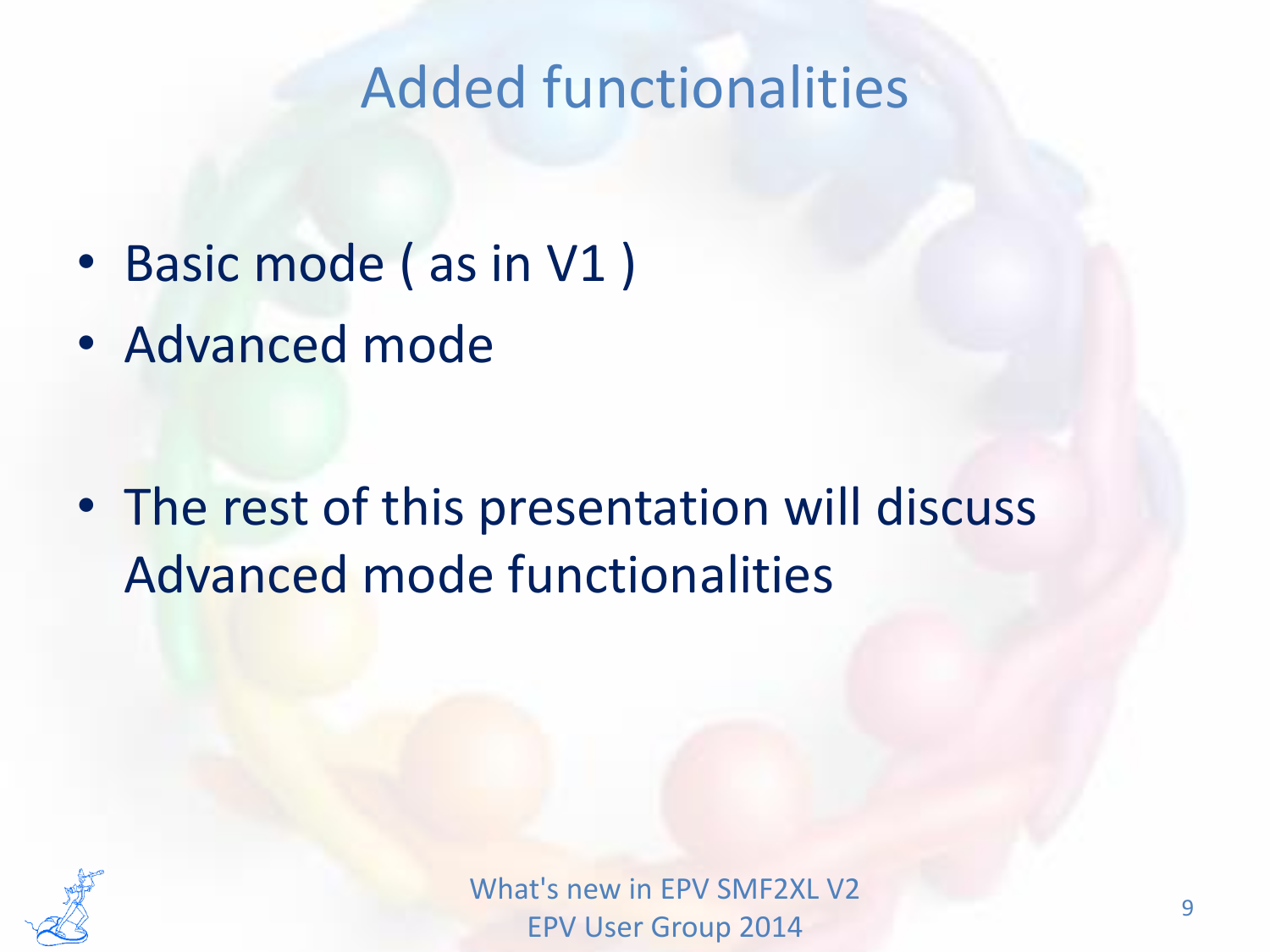## A JCL editor is provided

| EPVSMF2XL JCL Editor                                                                   |  |
|----------------------------------------------------------------------------------------|--|
| File Edit Action View Help                                                             |  |
| //EPVSMFXL JOB                                                                         |  |
| $11*$                                                                                  |  |
| //STEP1 EXEC PGM=EPVSMFXL,                                                             |  |
| PARM='CODEPAGE=CP00280'<br>77                                                          |  |
| //INPUT DD PATH=C:/Dati/EPV/EPV DEVELOPMENT/EPV SMF2XL/V2/EPVSMF2XL.V2/INPUT PARSER    |  |
| //OUTPUT DD PATH=C:/Dati/EPV/EPV DEVELOPMENT/EPV SMF2XL/V2/EPVSMF2XL.V2/OUTPUT EXCEL   |  |
| //PARMLIB DD PATH=C:/Dati/EPV/EPV DEVELOPMENT/EPV SMF2XL/V2/EPVSMF2XL.V2/PARMLIB       |  |
| //USERTYPE DD PATH=C:/Dati/EPV/EPV DEVELOPMENT/EPV SMF2XL/V2/EPVSMF2XL.V2/USERTYPE.TXT |  |
| //SYSPRINT DD PATH=C:/Dati/EPV/EPV DEVELOPMENT/EPV SMF2XL/V2/EPVSMF2XL.V2/LOGS         |  |
| //SYSIN<br>$DD$ *                                                                      |  |
| <b>TYPE (000:255)</b>                                                                  |  |
| DATE (1900-01-01, 2099-12-31)                                                          |  |
| <b>START (0000)</b>                                                                    |  |
| END (2400)                                                                             |  |
| DEFS (DEFAULT SMF)                                                                     |  |
| /*                                                                                     |  |
|                                                                                        |  |
| m.                                                                                     |  |

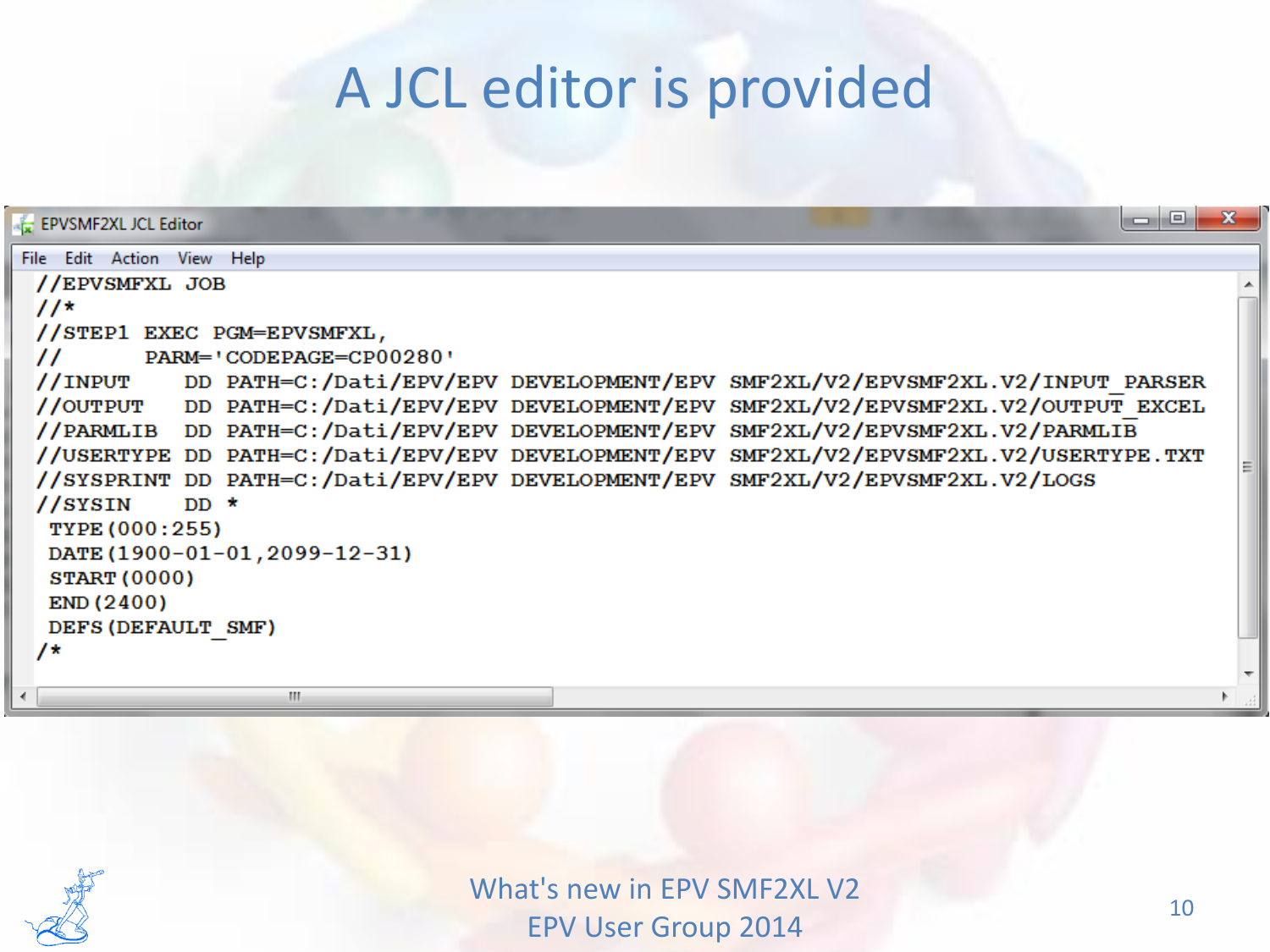#### Parms as in IFASMFDP

| EPVSMF2XL JCL Editor                                                                    |  |
|-----------------------------------------------------------------------------------------|--|
| File Edit Action View Help                                                              |  |
| //USER01 JOB                                                                            |  |
| $11*$                                                                                   |  |
| //STEP1 EXEC PGM=EPVSMFXL,                                                              |  |
| PARM='CODEPAGE=CP00280'<br>77                                                           |  |
| //INPUT DD PATH=C:/Dati/EPV/EPV DEVELOPMENT/EPV SMF2XL/V2/EPVSMF2XL.V2/INPUT PARSER     |  |
| //OUTPUT DD PATH=C:/Dati/EPV/EPV DEVELOPMENT/EPV SMF2XL/V2/EPVSMF2XL.V2/OUTPUT EXCEL    |  |
| //PARMLIB DD PATH=C:/Dati/EPV/EPV DEVELOPMENT/EPV SMF2XL/V2/EPVSMF2XL.V2/PARMLIB        |  |
| //USEPPARE DD PATH=C:/bas (EPV/EPV DEVELOPMENT/EPV SMF2XL/V2/EPVSMF2XL.V2/USERTYPE.TXT) |  |
| // YSPRINT DD PATH=C:/Dati/EXV/EPV DEVELOPMENT/EPV SMF2XL/V2/EPVSMF2XL.V2/LOGS          |  |
| //SYSIN<br>$DD$ *                                                                       |  |
| <b>TYPE (70)</b>                                                                        |  |
| DATE (1900-01-01, 2099-12-31)                                                           |  |
| <b>START (0000)</b>                                                                     |  |
| END (2400)                                                                              |  |
| DEFS (DEFAULT SMF)                                                                      |  |
|                                                                                         |  |
|                                                                                         |  |
|                                                                                         |  |

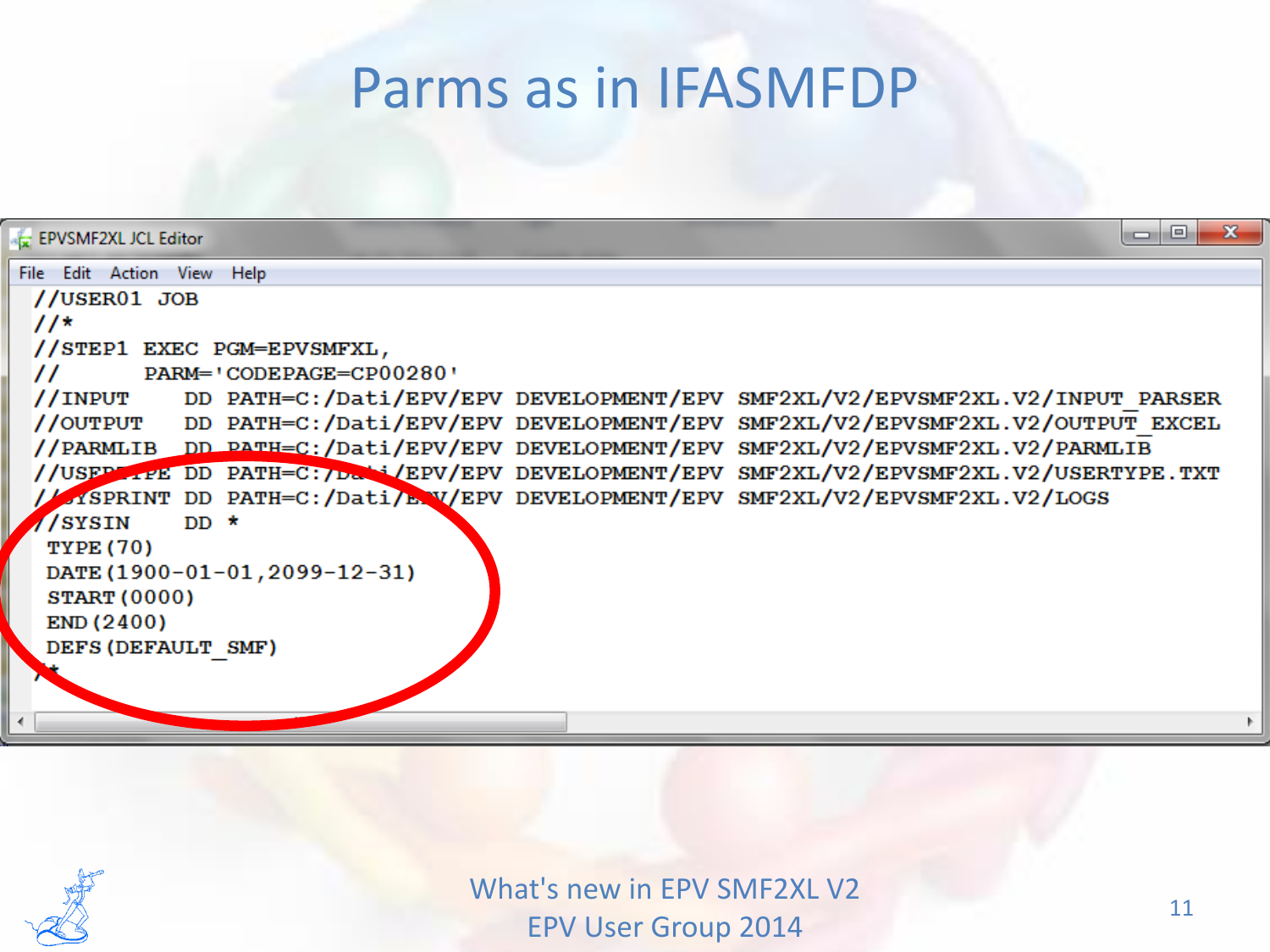## Powerful filtering

|            | o.<br>EPVSMF2XL JCL Editor                            |  |                                                              |  |                                                          |  |                                                                                                                       |  |
|------------|-------------------------------------------------------|--|--------------------------------------------------------------|--|----------------------------------------------------------|--|-----------------------------------------------------------------------------------------------------------------------|--|
|            | File Edit                                             |  | Action View Help                                             |  |                                                          |  |                                                                                                                       |  |
|            | // <sub>USE</sub><br>$11*$<br>$//$ STE                |  | Scan JCL<br>Sub                                              |  |                                                          |  |                                                                                                                       |  |
|            | 77                                                    |  | Dictionary                                                   |  | Load DEFS using TYPE statement                           |  |                                                                                                                       |  |
|            | //INP<br>1/00T<br>//PARMLIB                           |  | Set User record type<br>$DD$ PATH=C:/Da                      |  | Load DEFS using DD PARMLIB<br>Load DEFS from open folder |  | SMF2XL/V2/EPVSMF2XL.V2/INPUT PARSER<br>SMF2XL/V2/EPVSMF2XL.V2/OUTPUT EXCEL<br>SMF2XL/V2/EPVSMF2XL.V2/PARMLIB          |  |
|            | //SYSIN                                               |  | //USERTYPE DD PATH=C:/Dati/EPV/EPV DEVELOPMENT/EPV<br>$DD$ * |  |                                                          |  | SMF2XL/V2/EPVSMF2XL.V2/USERTYPE.TXT<br>//SYSPRINT DD PATH=C:/Dati/EPV/EPV DEVELOPMENT/EPV SMF2XL/V2/EPVSMF2XL.V2/LOGS |  |
|            | <b>TYPE (70)</b><br><b>START (0000)</b><br>END (2400) |  | DATE (1900-01-01, 2099-12-31)<br>DEFS (DEFAULT SMF)          |  |                                                          |  |                                                                                                                       |  |
|            | 7*                                                    |  |                                                              |  |                                                          |  |                                                                                                                       |  |
| $\epsilon$ |                                                       |  | m.                                                           |  |                                                          |  |                                                                                                                       |  |

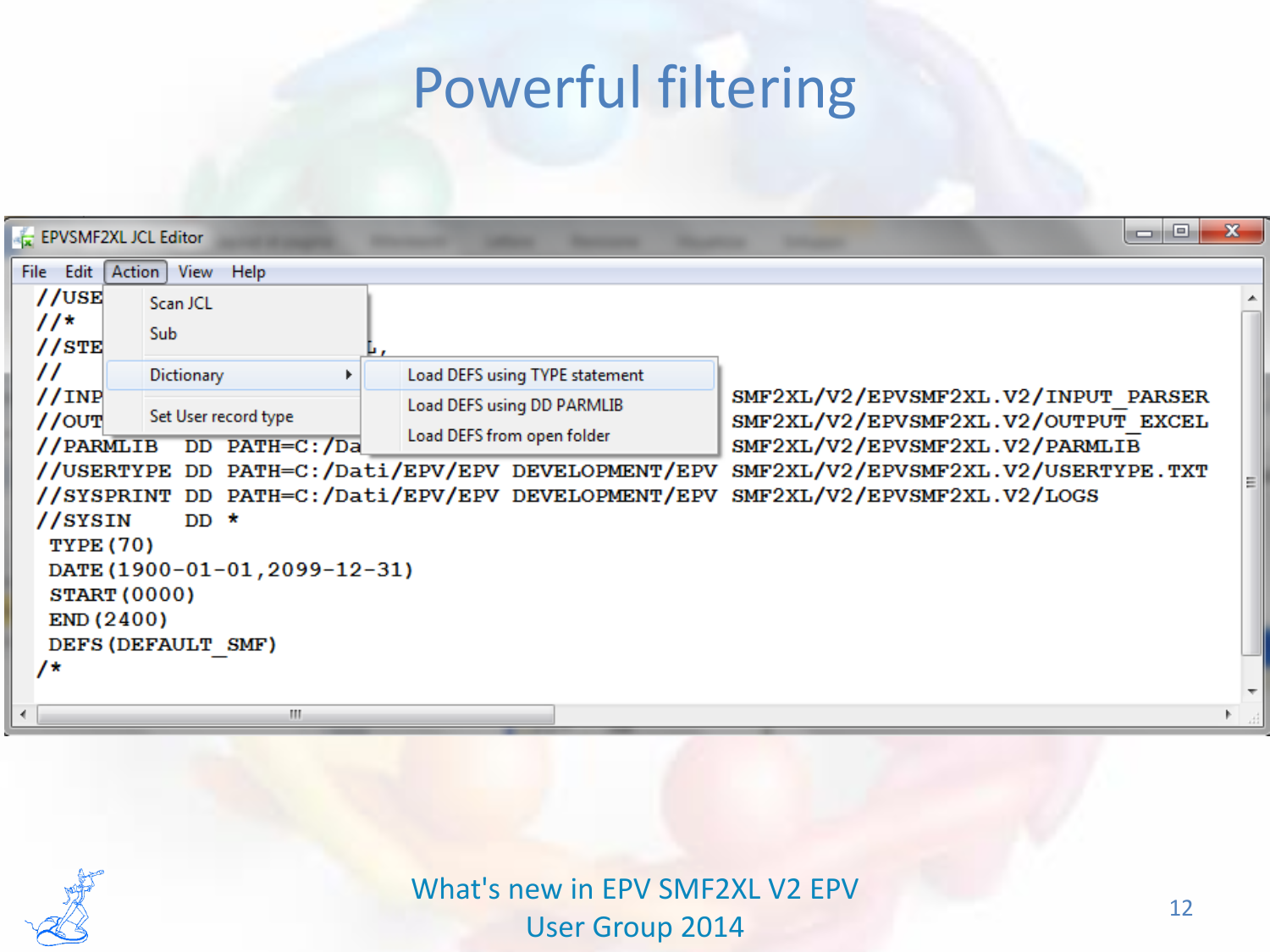#### All fields can be used

| EPVSMF2XL DEFS Editor |   |
|-----------------------|---|
| File Edit Action Help |   |
| # ---------- OUT070 1 |   |
| EPV070 1 Cpu (        |   |
| SMFTIME,              |   |
| SYSTEM,               |   |
| RMFVER,               |   |
| PRODUCT,              |   |
| STARTIME,             |   |
| RMFSAMPL,             |   |
| RMFFLAG,              |   |
| SAMPCYCL,             |   |
| <b>MVSLEVEL,</b>      |   |
| PROCTYPE,             |   |
| PROCFLAG,             |   |
| SMFRECLVL,            |   |
| SYNCTIME,             |   |
| GMTOFF,               |   |
| ORIGINTM,             |   |
| SYNCVALUE,            |   |
| PROJTIME,             |   |
| SYSPLEX,              |   |
| SYSNAME,              |   |
| SMF70MOD,             |   |
| SMF70VER,             |   |
| SMF70BNP,             |   |
| SMF70INB.             |   |
| m.                    | Þ |

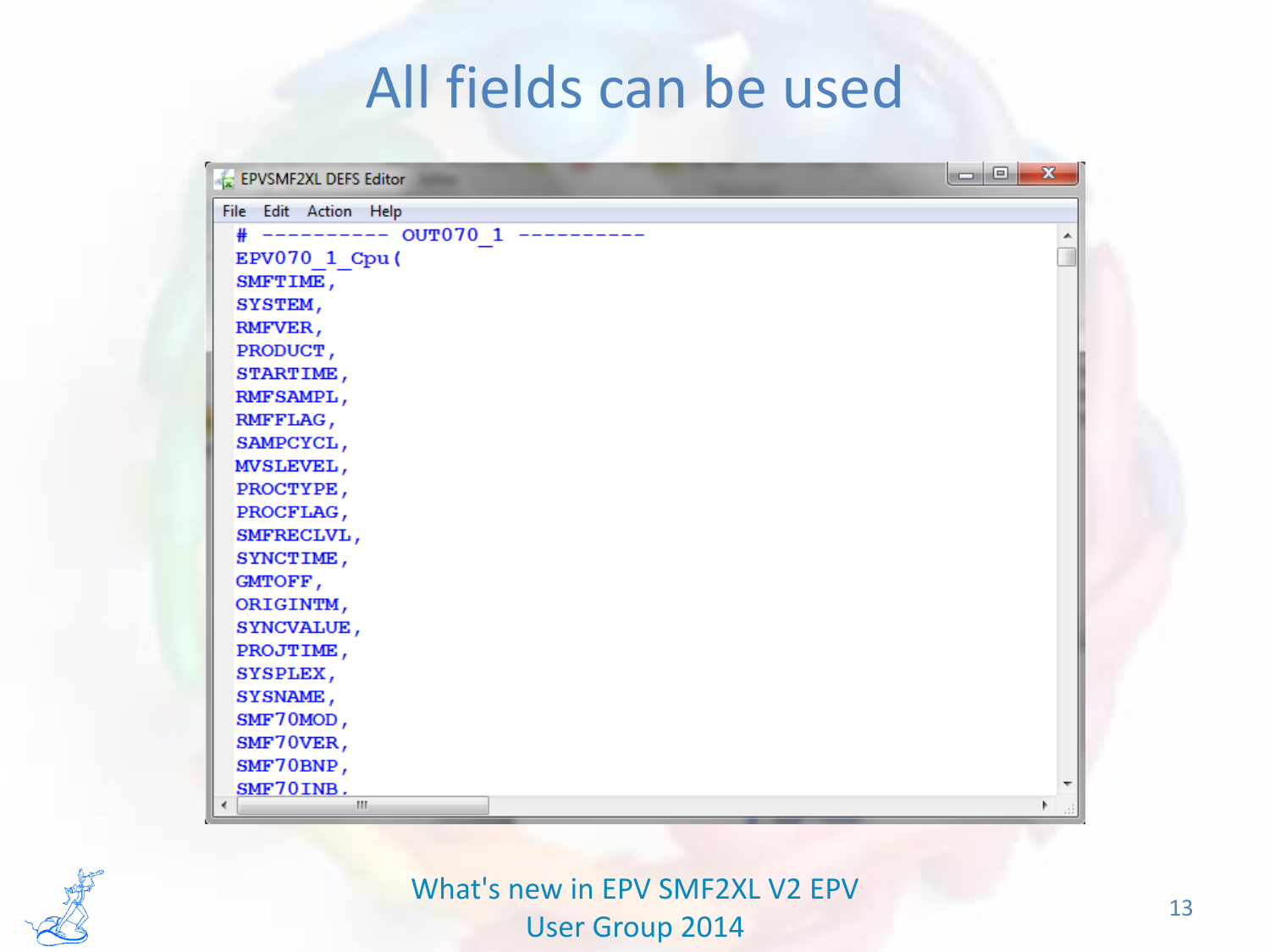## Intuitive coding

| $\vert - \vert$ 0<br><b>EPVSMF2XL DEFS Editor</b> | $\mathbf{x}$ |
|---------------------------------------------------|--------------|
| File Edit Action Help                             |              |
| --------- OUT070 1 PR                             |              |
| EPV070 1 Lpar (                                   |              |
| STARTIME,                                         |              |
| SMF70LPM,                                         |              |
| SMF70LPN,                                         |              |
| DURTIME,                                          | 티            |
| SMF70CIN,                                         |              |
| CPUBUSY PR $> 0$ ,                                |              |
| <b>MVSBUSY PR,</b>                                |              |
| DumpTime);                                        |              |
|                                                   |              |
|                                                   |              |
| m.<br>∢                                           | 111          |

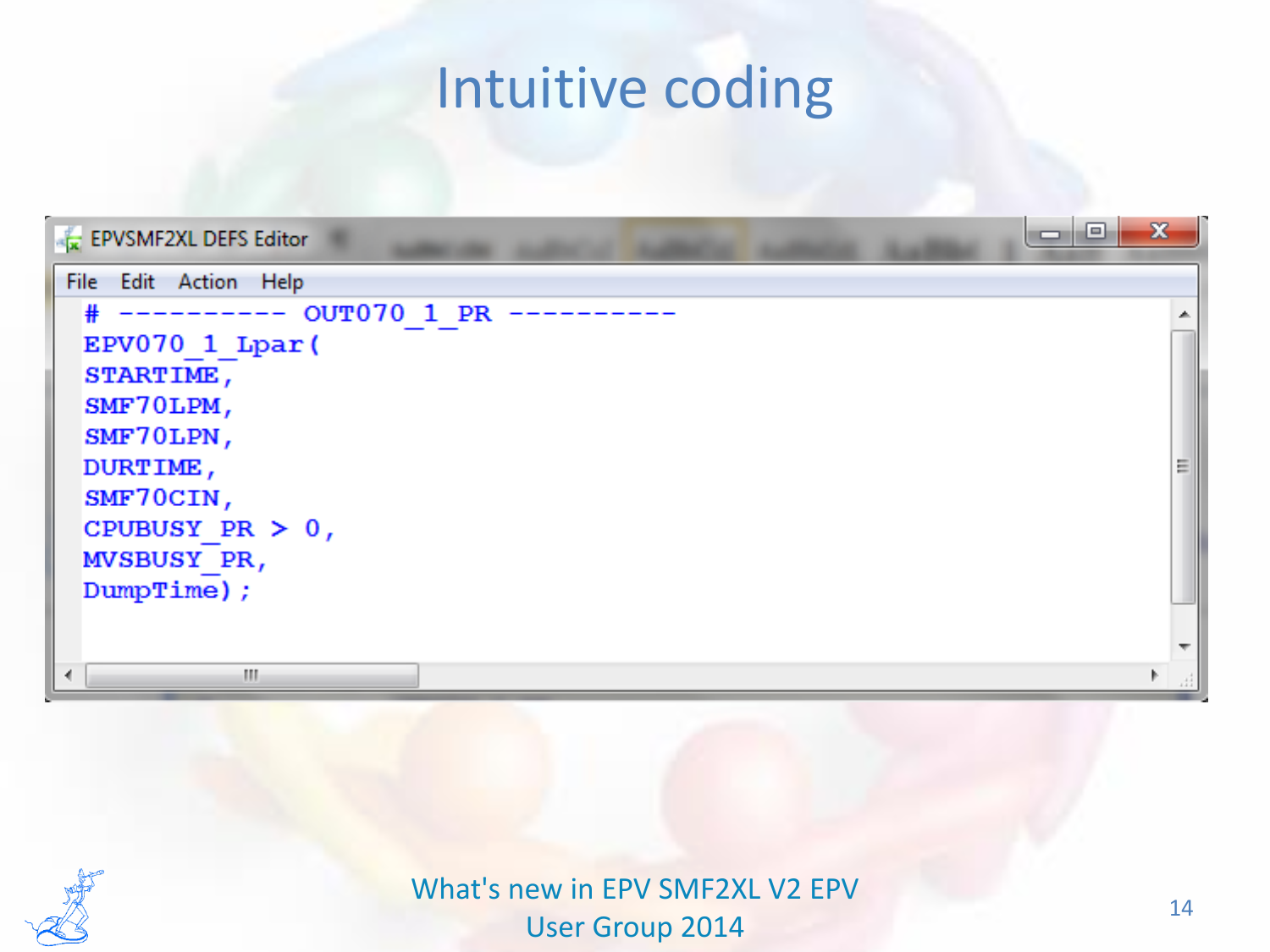#### Easy way to create new parms

| EPVSMF2XL JCL Editor                                                                   |  |
|----------------------------------------------------------------------------------------|--|
| File Edit Action View Help                                                             |  |
| //USER01 JOB                                                                           |  |
| $11*$                                                                                  |  |
| //STEP1 EXEC PGM=EPVSMFXL,                                                             |  |
| PARM='CODEPAGE=CP00280'<br>77                                                          |  |
| //INPUT DD PATH=C:/Dati/EPV/EPV DEVELOPMENT/EPV SMF2XL/V2/EPVSMF2XL.V2/INPUT PARSER    |  |
| //OUTPUT DD PATH=C:/Dati/EPV/EPV DEVELOPMENT/EPV SMF2XL/V2/EPVSMF2XL.V2/OUTPUT EXCEL   |  |
| //PARMLIB DD PATH=C:/Dati/EPV/EPV DEVELOPMENT/EPV SMF2XL/V2/EPVSMF2XL.V2/PARMLIB       |  |
| //USERTYPE DD PATH=C:/Dati/EPV/EPV DEVELOPMENT/EPV SMF2XL/V2/EPVSMF2XL.V2/USERTYPE.TXT |  |
| //SYSPRINT DD PATH=C:/Dati/EPV/EPV DEVELOPMENT/EPV SMF2XL/V2/EPVSMF2XL.V2/LOGS         |  |
| //SYSIN<br>$DD$ *                                                                      |  |
| <b>TYPE (70)</b>                                                                       |  |
| DATE (1900-01-01, 2099-12-31)                                                          |  |
| <b>START (0000)</b>                                                                    |  |
| EMD(2400)                                                                              |  |
| DEFS (REC70)                                                                           |  |
| 7*                                                                                     |  |
|                                                                                        |  |
| m.                                                                                     |  |

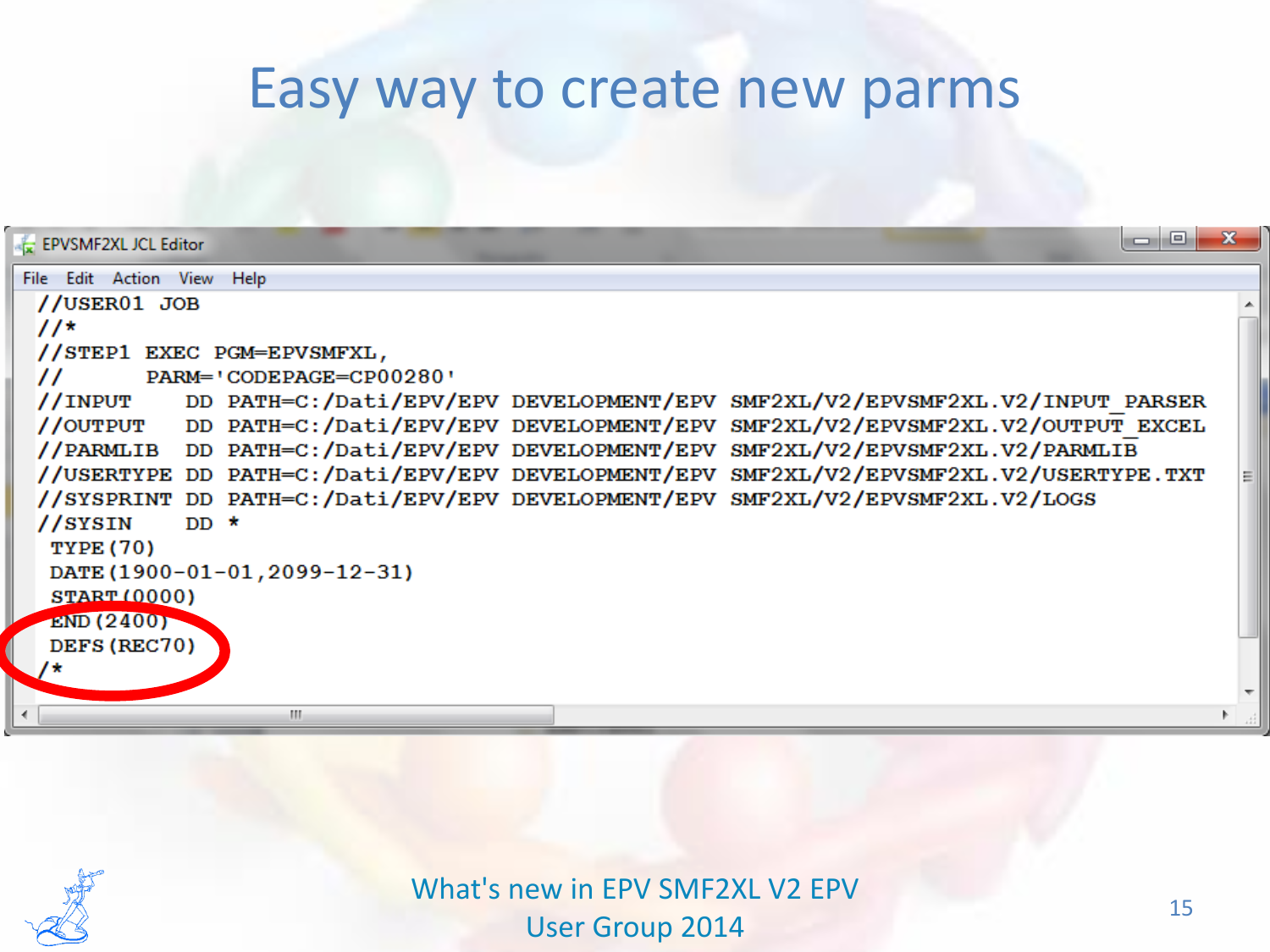#### Parms and .bat(s) are reusable



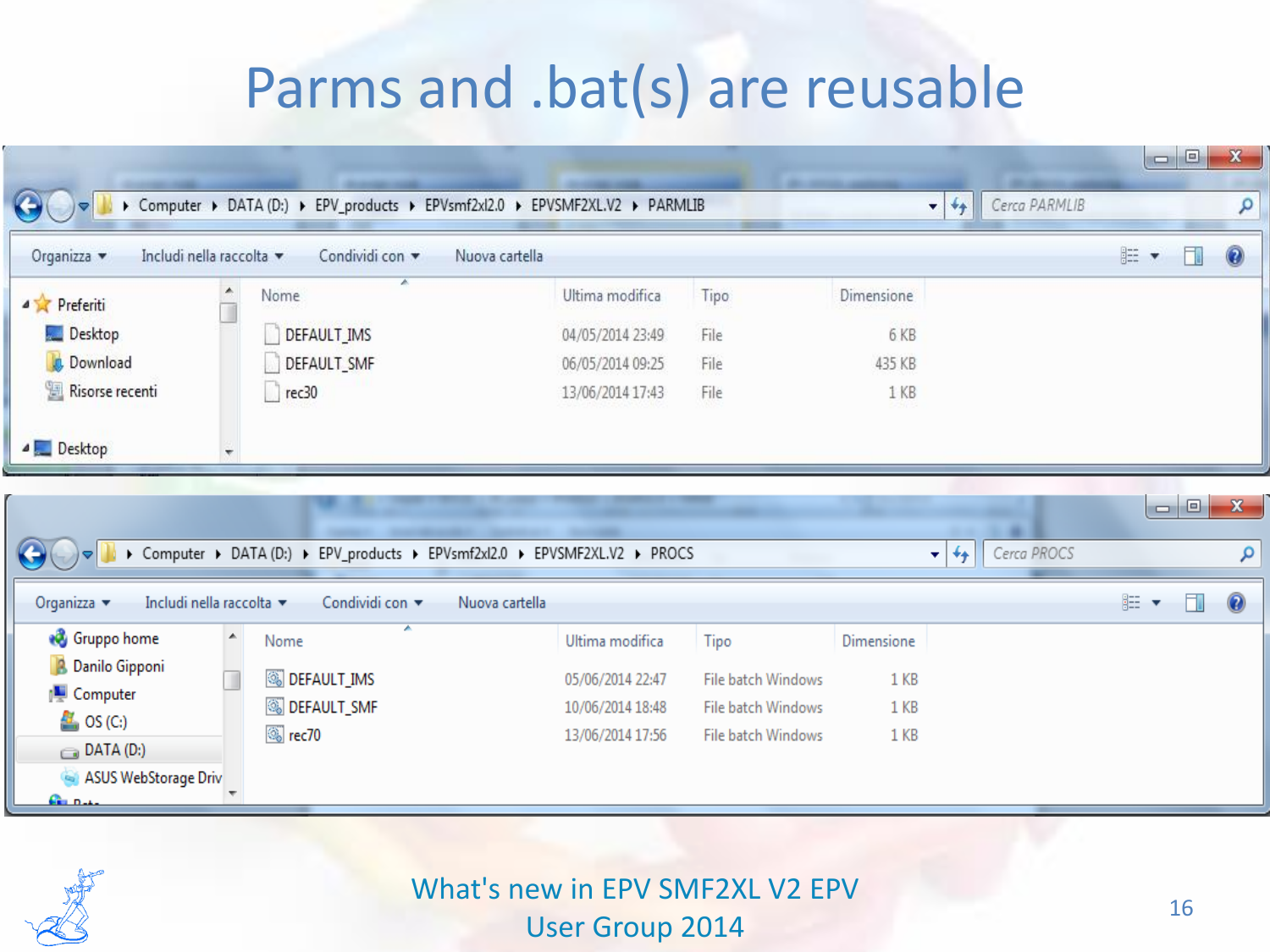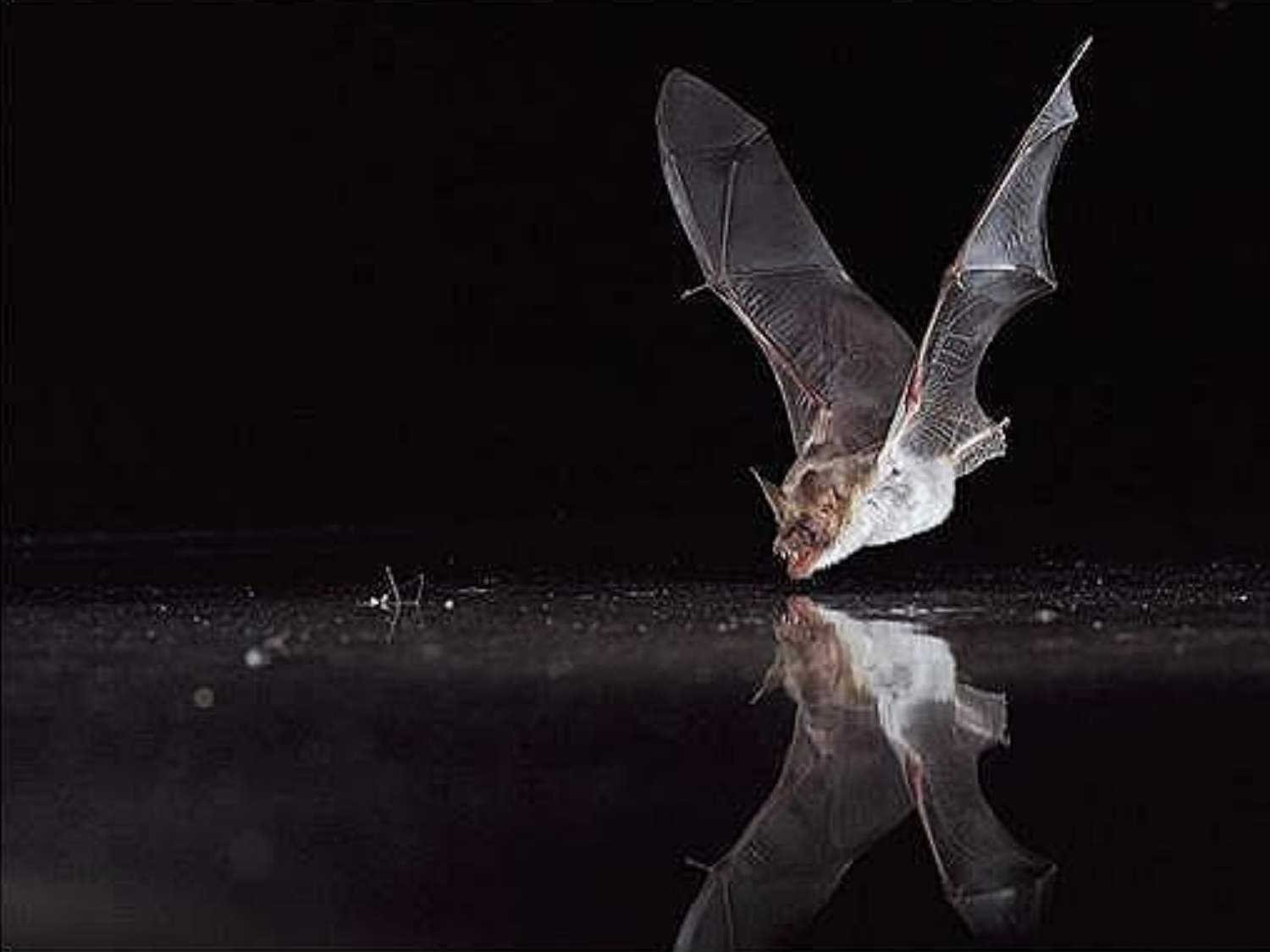#### Parms and .bat(s) are reusable

| Organizza v             | « EPV DEVELOPMENT > EPV SMF2XL > V2 > EPVSMF2XL.V2 > PROCS<br>同 Apri<br>Stampa<br>Masterizza                                      | Nuova cartella   | ÷۱<br>$+$<br>睚<br>v | Cerca PROCS<br>ρ<br>Q |         |
|-------------------------|-----------------------------------------------------------------------------------------------------------------------------------|------------------|---------------------|-----------------------|---------|
| <b>X</b> Preferiti<br>E | ×.<br>Nome                                                                                                                        | Ultima modifica  | Tipo                | Dimensione            |         |
| <b>Desktop</b>          | S DEFAULT_IMS.bat                                                                                                                 | 05/06/2014 22:47 | File batch Windows  | 1 KB                  |         |
| <b>Download</b>         | S DEFAULT_SMF.bat                                                                                                                 | 10/06/2014 18:48 | File batch Windows  | 1 KB                  |         |
| Risorse rec             | REC70.bat                                                                                                                         | 18/09/2014 11:57 | File batch Windows  | 1 <sub>KB</sub>       |         |
| Raccolte<br>a           | REC70.bat - Blocco note                                                                                                           |                  |                     |                       | G.<br>o |
| Raccolte<br>CD          | File Modifica Formato Visualizza<br>-?<br>EPVSMF2XL.exe "C:\Dati\EPV\EPV DEVELOPMENT\EPV SMF2XL\V2\EPVSMF2XL.V2\JCLLIB\REC70.JCL" |                  |                     |                       |         |

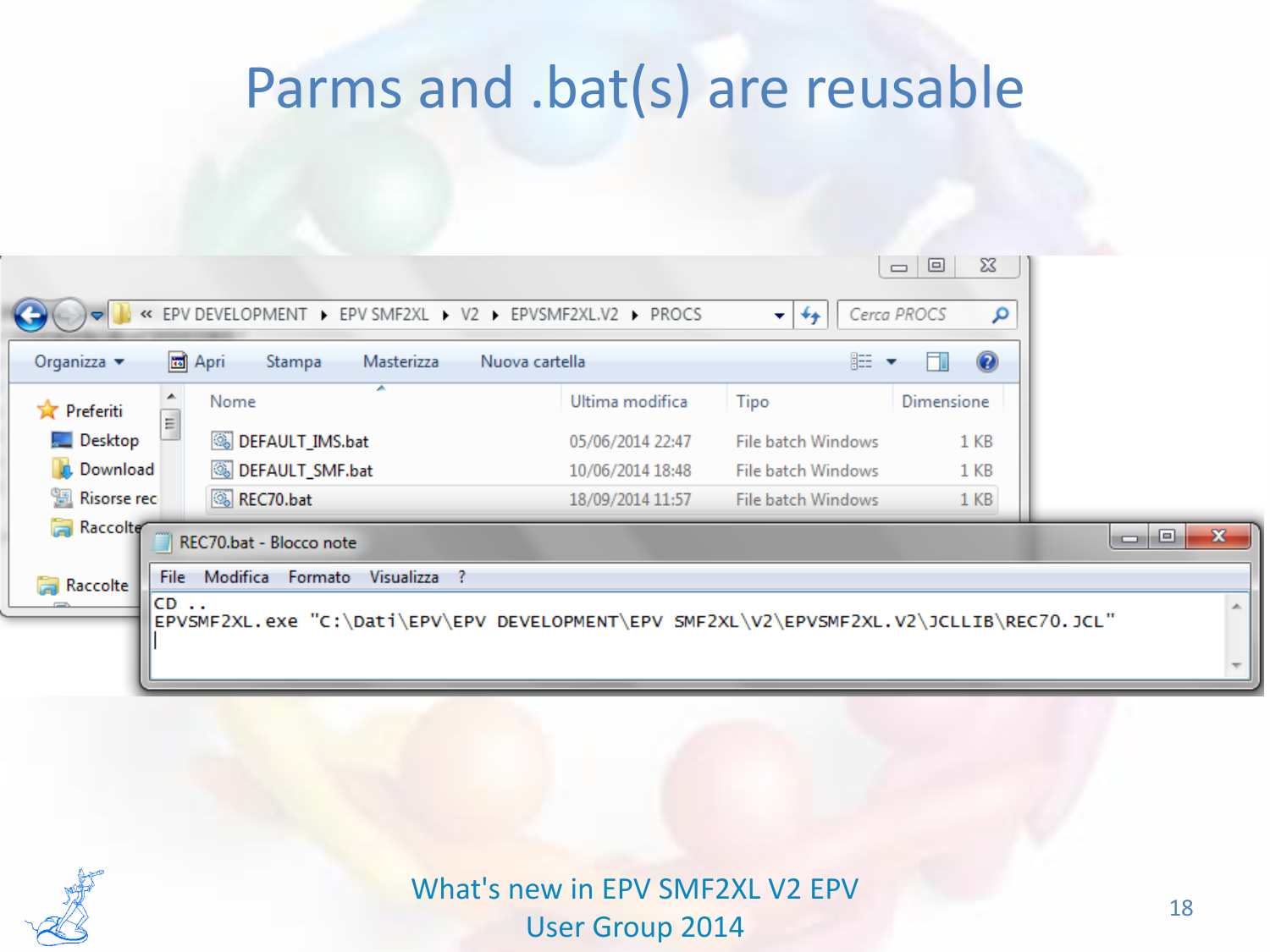#### Easier way to create new fields

| <b>ER EPVSMF2XL DEFS Editor</b>                        |  |  |  |  |
|--------------------------------------------------------|--|--|--|--|
| File Edit Action Help                                  |  |  |  |  |
| D<br>$\#$ $-$ Create new Variable                      |  |  |  |  |
| $EPU0$ Distributed FILEDS                              |  |  |  |  |
| $\operatorname{SMFT}\overline{\textbf{M}\textbf{E}}$ , |  |  |  |  |
| SYSTEM,                                                |  |  |  |  |
| SMF0JWT,                                               |  |  |  |  |
| SMF0BUF,                                               |  |  |  |  |
| SMF0VST,                                               |  |  |  |  |
| SMF0OPT,                                               |  |  |  |  |
| SMF0RST,                                               |  |  |  |  |
| SMF00SL,                                               |  |  |  |  |
| SYSNAME,                                               |  |  |  |  |
| SYSPLEX,                                               |  |  |  |  |
| SMF0CVTTZ,                                             |  |  |  |  |
| DOWNT IME,                                             |  |  |  |  |
| OPTDSETS,                                              |  |  |  |  |
| OPTVOL,                                                |  |  |  |  |
| REC,                                                   |  |  |  |  |
| $DumpTime$ );                                          |  |  |  |  |
| # ---------- OUT006 -----                              |  |  |  |  |
| EPV006 ExtWrt(                                         |  |  |  |  |
| SYSTEM,                                                |  |  |  |  |
| SMFT IME ,                                             |  |  |  |  |

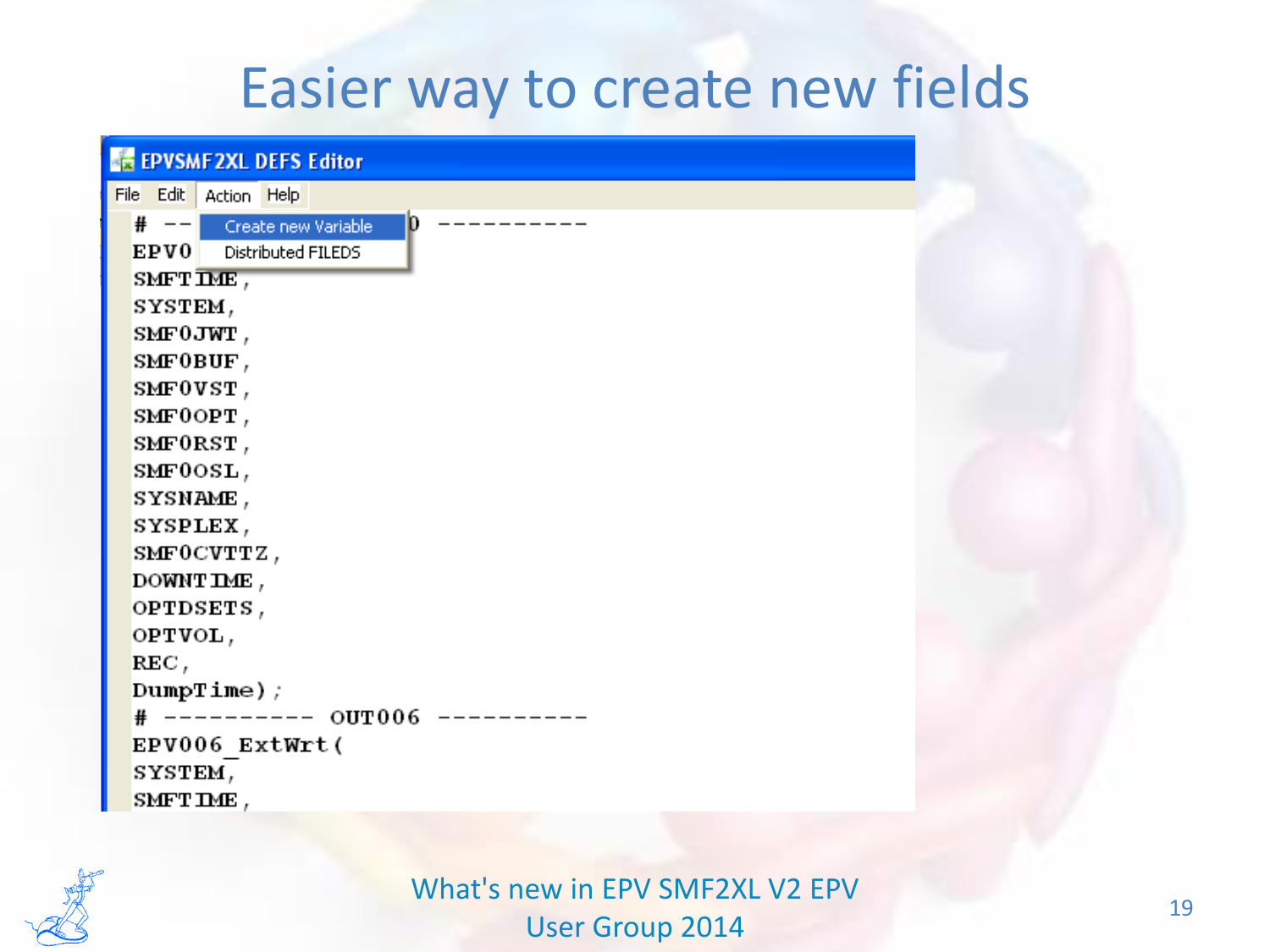#### Fill in the needed info

| <b>Generate a new Variable</b> |                                |
|--------------------------------|--------------------------------|
| Sheets available               | EPV000_lpls<br>v               |
| Enter formula:                 | PCT example: VAR1 / VAR2 * 100 |
| Variable Name                  |                                |
| Description                    |                                |
| Variable format                | v<br>numeric                   |
| End<br>Done                    |                                |

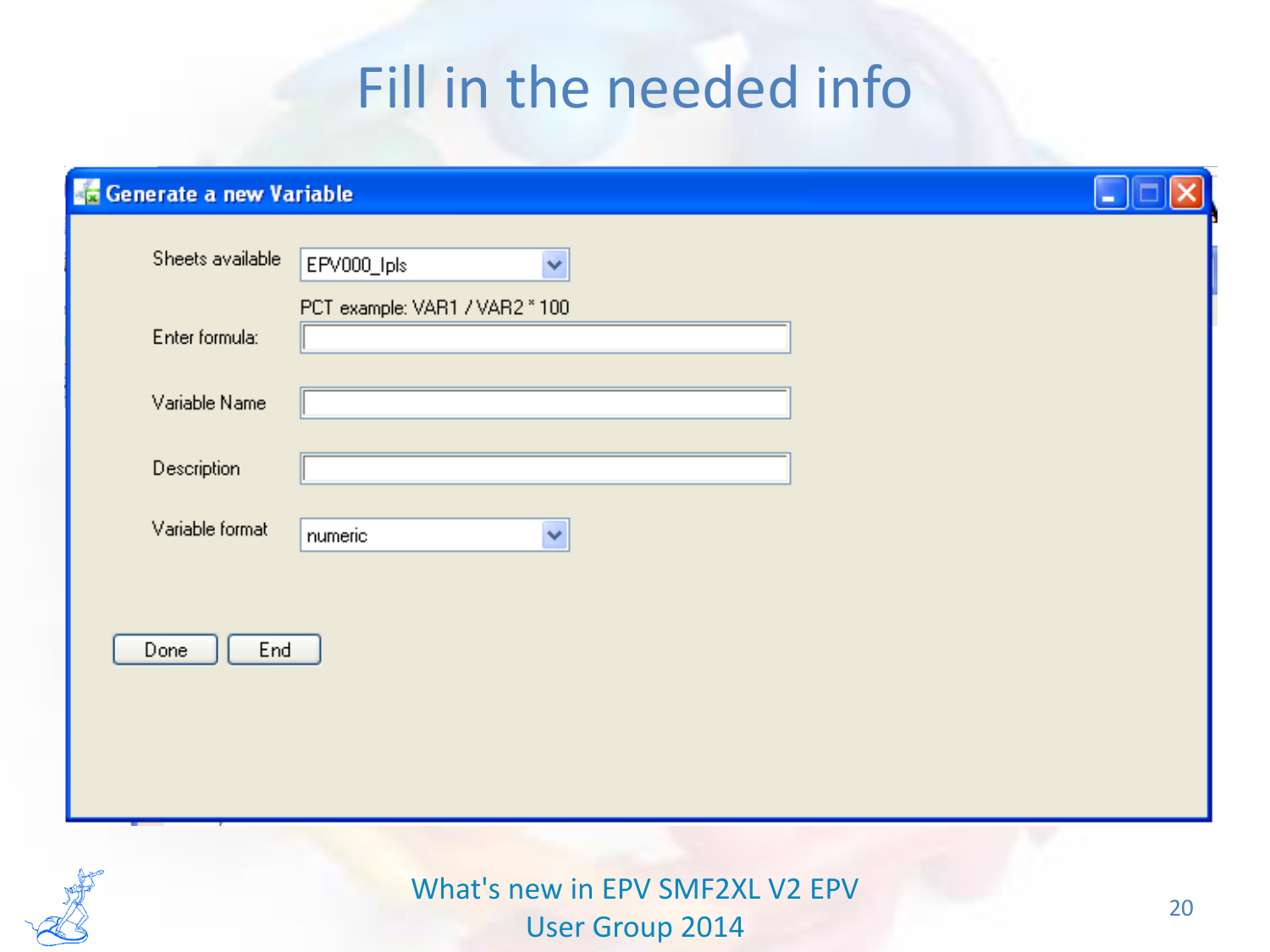#### **Commercials**

- EPV SMF2XL is rented.
- The yearly non-negotiable fee is 2.500,00 EURO per Company per Country, unrelated to MIPS/MSU or number of users.